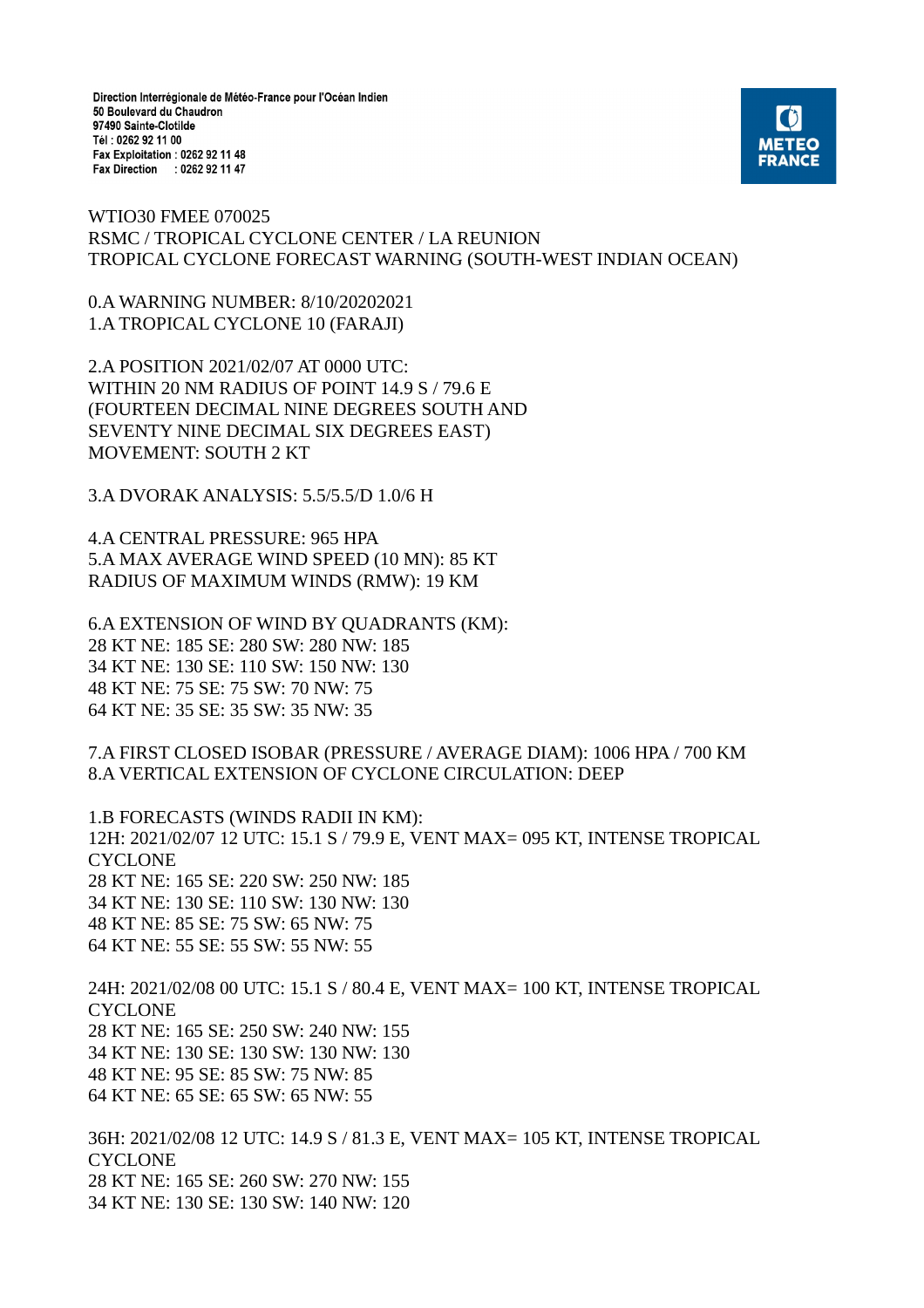48 KT NE: 85 SE: 85 SW: 75 NW: 85 64 KT NE: 65 SE: 65 SW: 65 NW: 55

48H: 2021/02/09 00 UTC: 14.9 S / 82.3 E, VENT MAX= 100 KT, INTENSE TROPICAL **CYCLONE** 28 KT NE: 165 SE: 270 SW: 270 NW: 155 34 KT NE: 140 SE: 140 SW: 140 NW: 130 48 KT NE: 95 SE: 85 SW: 75 NW: 75 64 KT NE: 55 SE: 55 SW: 55 NW: 55

60H: 2021/02/09 12 UTC: 15.0 S / 83.3 E, VENT MAX= 095 KT, INTENSE TROPICAL **CYCLONE** 28 KT NE: 165 SE: 280 SW: 270 NW: 155 34 KT NE: 140 SE: 150 SW: 140 NW: 120 48 KT NE: 85 SE: 75 SW: 75 NW: 75 64 KT NE: 55 SE: 55 SW: 55 NW: 55

72H: 2021/02/10 00 UTC: 15.3 S / 84.1 E, VENT MAX= 090 KT, INTENSE TROPICAL **CYCLONE** 28 KT NE: 155 SE: 270 SW: 260 NW: 155 34 KT NE: 140 SE: 140 SW: 140 NW: 110 48 KT NE: 85 SE: 75 SW: 65 NW: 75 64 KT NE: 55 SE: 45 SW: 45 NW: 55

2.B LONGER-RANGE OUTLOOK: 96H: 2021/02/11 00 UTC: 15.9 S / 84.3 E, VENT MAX= 055 KT, SEVERE TROPICAL STORM 28 KT NE: 140 SE: 280 SW: 260 NW: 110 34 KT NE: 130 SE: 150 SW: 120 NW: 85 48 KT NE: 85 SE: 55 SW: 55 NW: 75

120H: 2021/02/12 00 UTC: 16.0 S / 83.1 E, VENT MAX= 035 KT, FILLING UP 28 KT NE: 100 SE: 220 SW: 240 NW: 85 34 KT NE: 95 SE: 120 SW: 100 NW: 75

2.C ADDITIONAL INFORMATION:  $T=CI=5.5-$ 

DURING THE LAST 6 HOURS, THE EYE INITIATION WAS CONFIRMED, WITH A CONVECTIVE RING WITH FLUCTUATING TEMPERATURE OF CLOUD TOPS. IN THIS CONFIGURATION, A DVORAK ANALYSIS OF A SYSTEM IN EYE IS QUITE FLUCTUATING BUT CAN BE DONE AT 5.5-. A PHASE OF RAPID INTENSIFICATION THUS CONCERNS FARAJI. THIS STILL LEAVES FARAJI AT THE TROPICAL CYCLONE STAGE, BUT NOT FOR LONG. MAXIMUM WINDS CAN BE ESTIMATED AT 85KT.

IN TERMS OF TRACK, THE RIDGE TO THE EAST OF THE SYSTEM IS STARTING TO FADE AWAY WHICH WILL ALLOW A START OF EASTWARD MOVEMENT IN THE NEXT FEW HOURS, UNDER THE INFLUENCE OF THE EQUATORIAL RIDGE LOCATED TO THE NORTH OF THE SYSTEM. WITH THE DISAPPEARANCE OF THESE CONTRADICTORY INFLUENCES, FARAJI'S TRACK IS EXPECTED TO TAKE A MORE EASTERLY TRACK AND ACCELERATE. AT THE END OF THE PERIOD, A RIDGE IS AGAIN STRENGTHENING EAST OF THE SYSTEM, AS IS THE SUBTROPICAL RIDGE, WHICH IS GRADUALLY REGAINING THE UPPER HAND OVER THE GUIDING FLOW. UNDER THE INFLUENCE